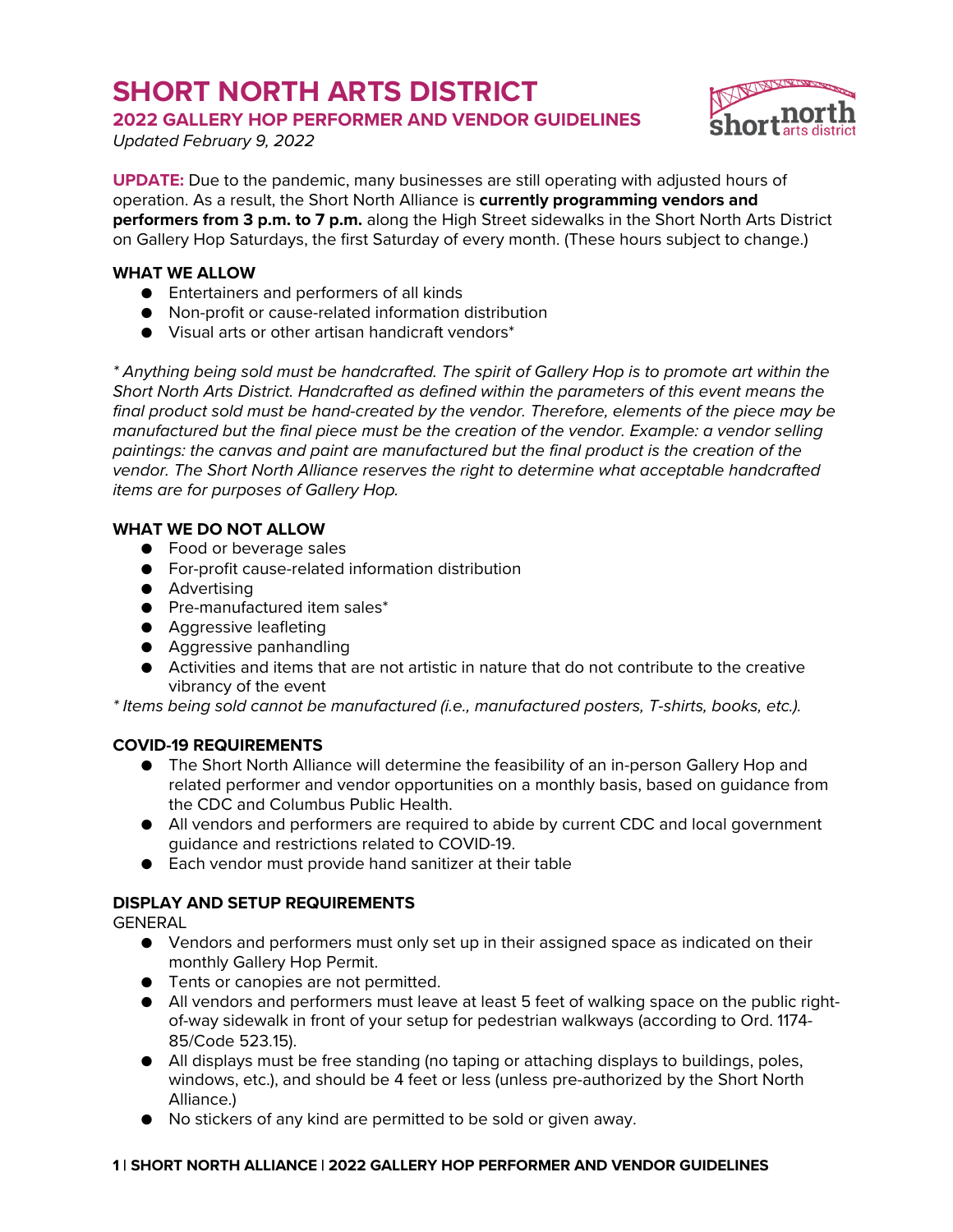## **DISPLAY AND SETUP REQUIREMENTS**

GENERAL *(continued)*

- Displays and performers cannot block access to buildings, sidewalk ramps, or block view of directional and safety signs.
- Low items that could trip the public are not allowed.
- Extension cords must be preapproved and affixed to the sidewalk with tape or cord covers.
- Vendors and performers must leave their space free of trash at the end of the Gallery Hop.
- Vendors and performers are prohibited from hanging items on doors or walls.

#### PERFORMER SPECIFIC *(Please read GENERAL section above also.)*

- Performer numbers will be considered depending on location availability on a monthly basis.
- Performer setup will be evaluated depending on needs.

VENDORS SPECIFIC *(Please read GENERAL section above also.)*

- Vendor setups cannot be larger than 4 people, no exceptions.
- All vendor and cause-related setups, no matter the category, receive an 8-foot by 3-foot space.
- No food, beverages, drugs, knives, guns, etc., can be sold or displayed.

## **SOUND REQUIREMENTS**

- Acoustic music and performances work best for Gallery Hop.
- In order to perform at Gallery Hop, the Short North Alliance might request that you modify your application to include acoustic instead of amplified performance.
- Anyone using an amplifier for music must abide by the noise ordinance (Section 2329.11) and finish at 10:00 p.m. sharp. The city sound ordinance requires that your noise does not exceed 65 dBA for the one-hour average.
- Only ONE speaker/amplifier is permitted to be set-up per event.
- Your sound should NOT be heard across the street, or more than 2-3 doors down from where you are set up. You are expected to do a soundcheck at setup to test your sound level.
- Electric service is not guaranteed in all locations and will be subject to availability. Amplified music must be pre-authorized by the SNA.
- If at any point your amplified music is too loud, the SNA can ask that you turn down your music or forfeit your Gallery Hop permit.
- Full drum kits or amplification of percussion instruments are typically not permitted and will be accepted on a case-by-case basis.

## **SAFETY REQUIREMENTS**

- No open flames or heaters are permitted
- All fabric coverings, including table covers and backdrops, must be flame retardant. You may be required to produce proof for fire officials. You must not block fire equipment, including fire extinguishers and pedestrian doors.
- No loose wires are permitted, all wires must be secured
- Dangerously hot exhibit lighting (such as halogen), heaters, combustible or explosive materials (such as propane), items stacked high that could fall, items displayed low that could cause tripping, extremely sharp items, or anything that poses a danger to the public are not allowed.
- The Short North Alliance places all performers and vendors on High Street in with the goal of protecting public safety. Performers and vendors can only perform or vend in the space indicated on their permit and are not guaranteed any individual space on any individual month.

#### **2 | SHORT NORTH ALLIANCE | 2022 GALLERY HOP PERFORMER AND VENDOR GUIDELINES**